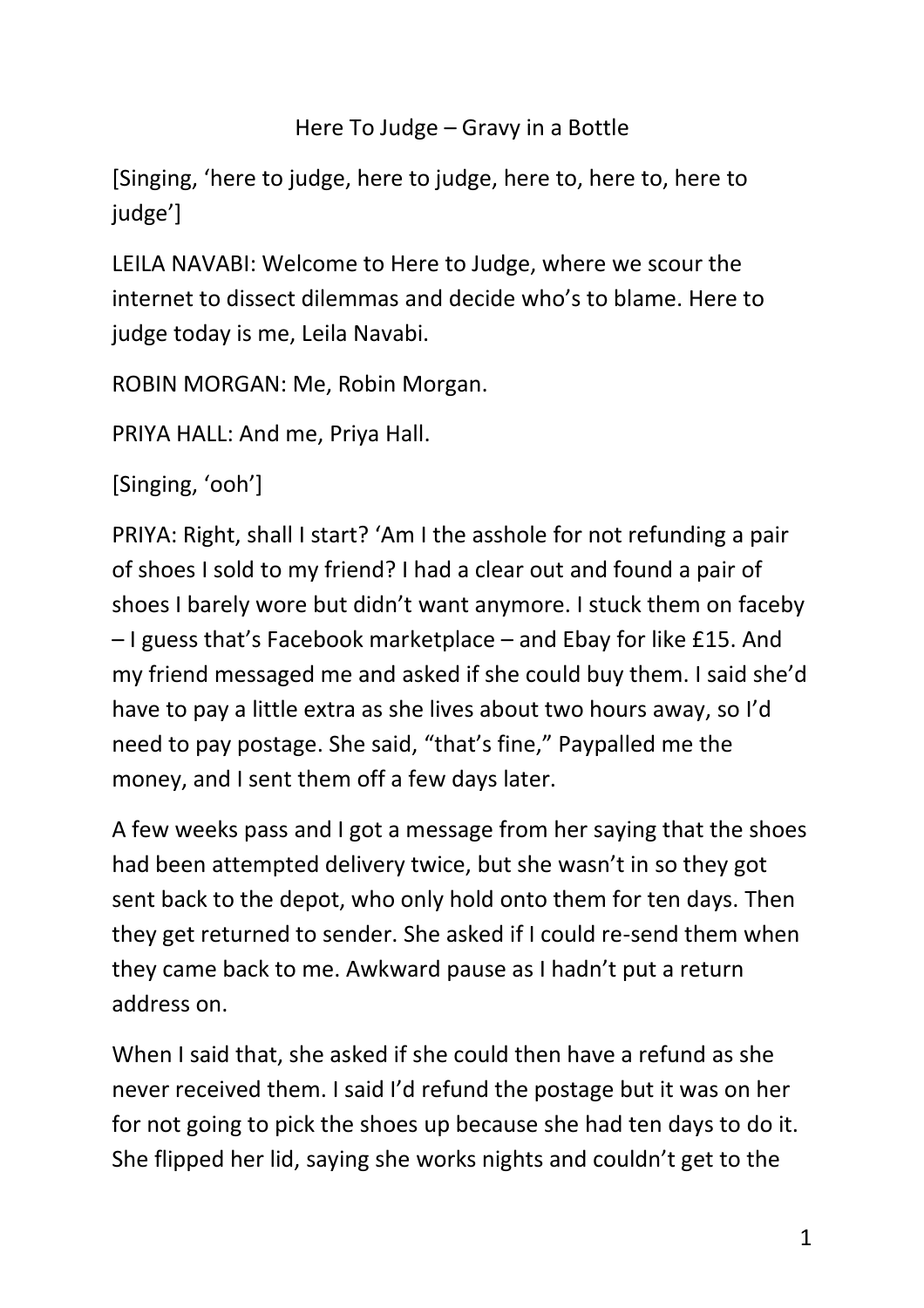depot because she doesn't drive. I said she could've asked for a redelivery for when she was in, but said it was my fault for not putting a return address on the package. She's now threatening to open a dispute with Paypal, though she hasn't yet, and I've sent her back the £3 for delivery. So am I the asshole for not refunding her?'

LEILA: God.

PRIYA: Too many details in this.

ROBIN: So many details.

PRIYA: Way too many details.

ROBIN: They are not friends.

LEILA: No, they're Facebook friends. Maybe they went to school together.

PRIYA: Yeah.

PRIYA: Sure.

LEILA: At one point many years ago.

ROBIN: Yeah.

PRIYA: I wouldn't want shoes from someone I went to school with at one point many years ago.

LEILA: Me neither, thanks.

PRIYA: I would not trust them.

ROBIN: You'd never use the word 'refund' when talking about friends.

LEILA: No. No you wouldn't, would you?

PRIYA: Yeah.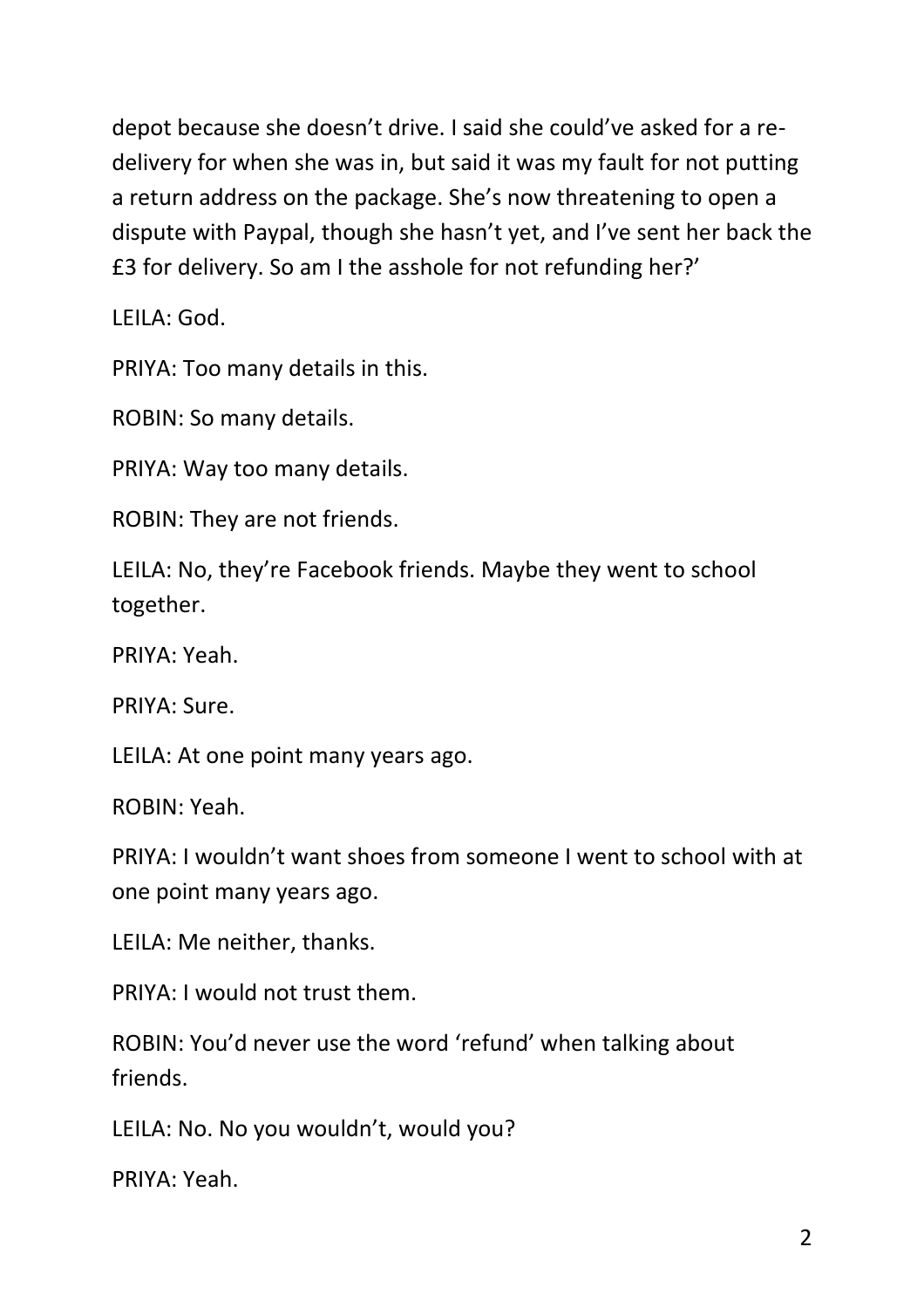ROBIN: You know what I mean? Like give some money back. Give like –

PRIYA: A Paypal dispute.

ROBIN: Yeah, exactly.

PRIYA: Like I feel like she's written this out so that she's got it ready when the dispute comes through.

ROBIN: Oh yeah yeah yeah. It's like a copy and paste job intellect there, sure.

PRIYA: Yeah. This is her first draft.

ROBIN: It's really shit, isn't it? Like –

LEILA: Absolutely terrible. Horrible. I think the trouble comes with – if you're selling something on Facebook marketplace, I feel like – I mean I know this because I've seen many family members, uh, like trying to flog stuff on  $-1$ 'm going to get the notification.

PRIYA: Sure.

LEILA: So once you put something – I like Gumtree, I like Ebay. The problem with Facebook marketplace is it has – it's like saying to all your friends, 'anyone want this?' And then there's like this –

PRIYA: Yeah. 'Do you want this shit?'

LEILA: Yeah, exactly. You know, you'd expect it to be some sort of casual thing, do you know what I mean? And also –

PRIYA: Yeah.

LEILA: What shoes are these? It's a crucial  $-$  is it just like a pair of like shoes, um, daps? Or are we talking like Vivienne Westwood? Like – no, what – daps, yeah.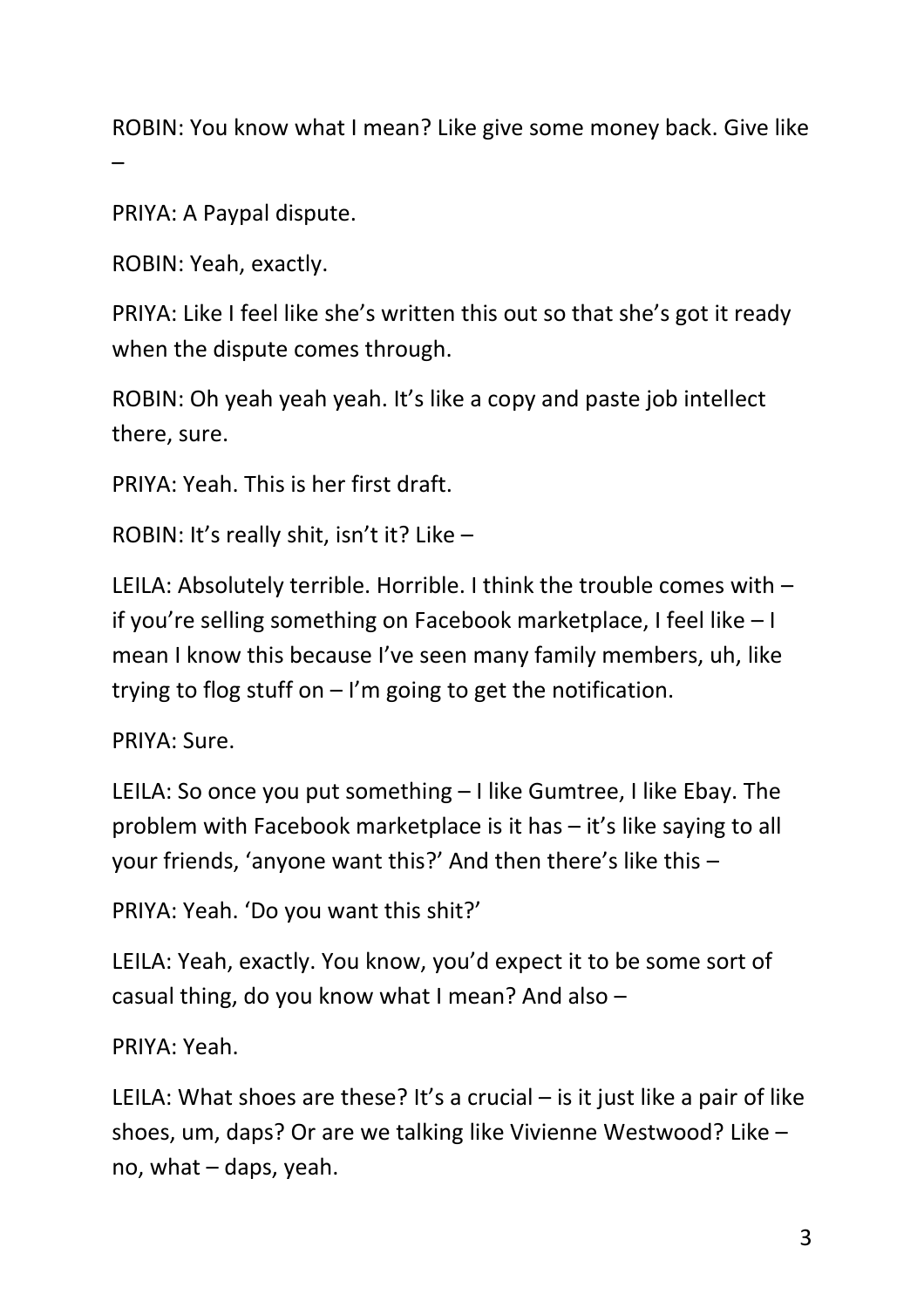ROBIN: Daps.

LEILA: Of course. Further detail once more and I feel that we've not received it.

ROBIN: Yeah, that's a good point.

PRIYA: Yeah. This person needs to download Depop because I feel like Facebook marketplace is not the appropriate place to sell your shoes. Also what if you like knew someone who was sort of a weirdo and wanted your shoes for like –

LEILA: Weird reasons.

PRIYA: Weird reasons.

ROBIN: Yeah.

PRIYA: I guess if you're happy enough to sell them, that's fine. But –

LEILA: But using it as a gravy boat.

PRIYA: Exactly. That's exactly what I meant. One for gravy and then one for like mustard.

ROBIN: The – the two condiments. [laughs] Is gravy a condiment?

PRIYA: Yeah.

LEILA: No, it's a sauce. Isn't it a sauce?

PRIYA: Wait.

LEILA: What?

PRIYA: Sauce is condiment. Like ketchup is a sauce and – and it's a condiment.

LEILA: Yes, but you would never – you wouldn't get gravy in a bottle. You wouldn't get it, would you? Thank you. Thanks, everyone.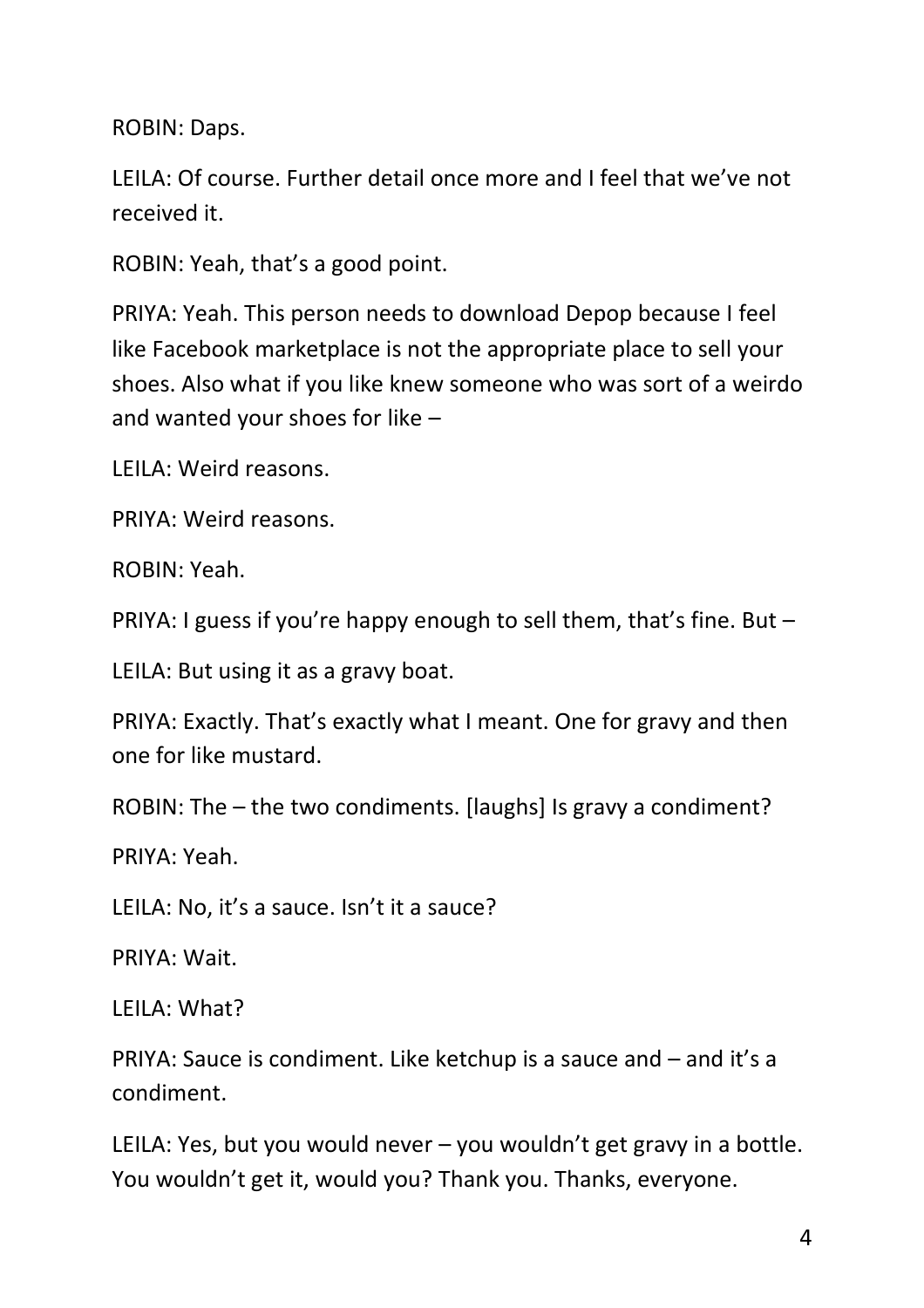ROBIN: Gravy in a bottle! We haven't had a song in a while.

[All laugh]

LEILA: Yeah, I mean –

PRIYA: And that was the perfect one.

LEILA: It really was. I mean you –

ROBIN: If there was like a British Weird Al Yankovic, surely he's done that. 'Gravy in a Bottle.'

LEILA: Oh, you would think, wouldn't you? I mean, look, Bisto are probably looking for some sort of –

ROBIN: Yeah, 'Hit Me Gravy One More Time.' All of this stuff.

LEILA: Yeah, all of – I mean look, if – I wouldn't have gravy out of a bottle. Do you know what I mean?

ROBIN: Yeah.

LEILA: If it – if it came like that, you wouldn't. I don't know how we've got onto this from shoes. I'm –

ROBIN: It's so rare for us to go on  $a$  – on a digression. So what was it, shoe? The refund and she's already given the £3 refund and there's a Paypal dispute potentially coming.

PRIYA: I think she's not the asshole.

LEILA: Um, what do I think? Yeah, just throw them off guard. That's what I would do for this. Because then you don't have to go through that, 'oh my gosh, should I refund them?' or whatever.

ROBIN: Yeah, good.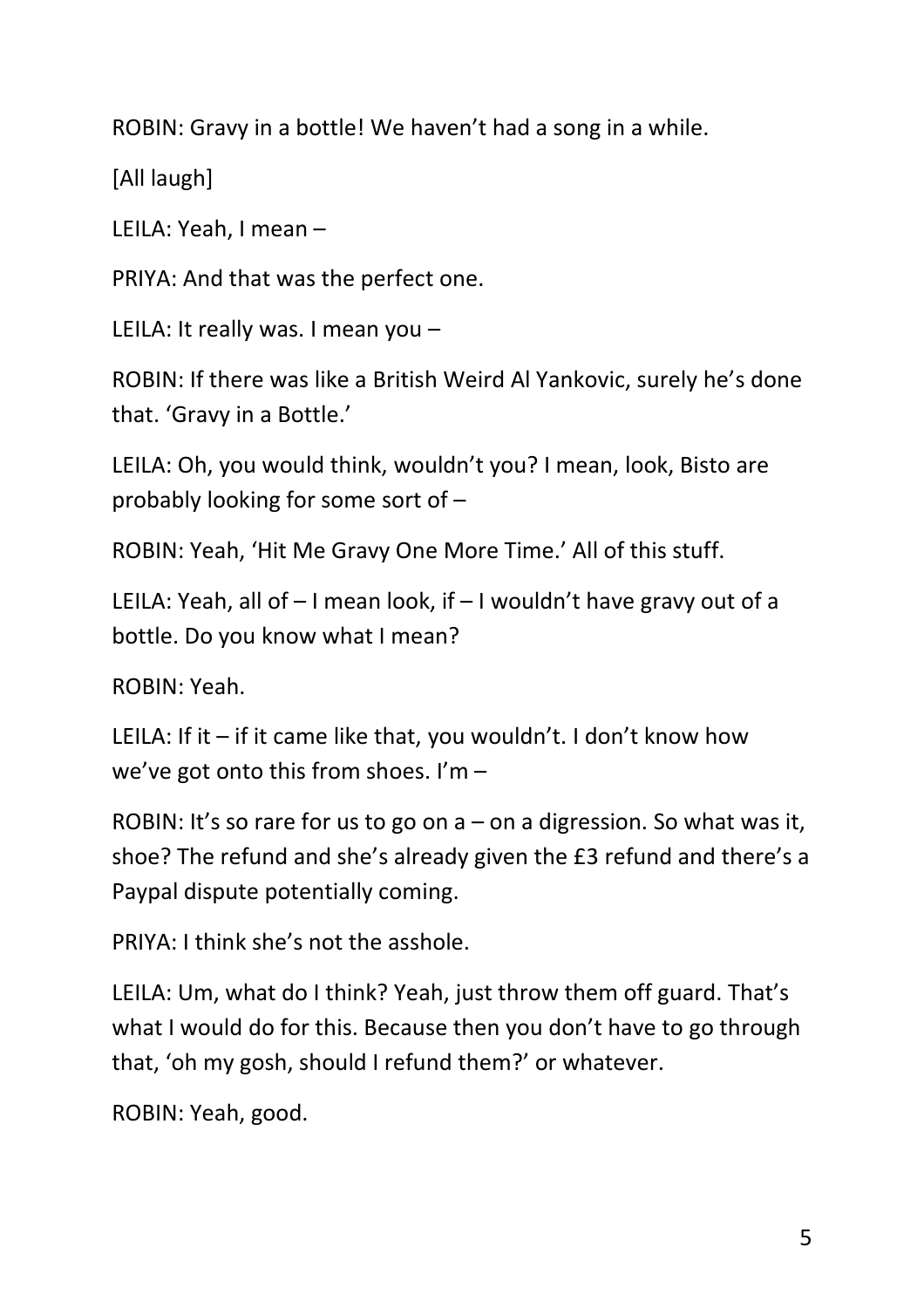LEILA: Just reply – that's what she should do. Just honestly, if you're in a dispute with your friend, you just throw something at them that they're not expecting.

ROBIN: Yeah.

LEILA: Not physically.

ROBIN: Yeah. A boot – a boot of gravy.

[Keyboard music]

[Guitar and flute music]

RACHEL MASON: This is I Wish I Was An Only Child, with me, Rachel Mason.

CATHY MASON: And me, Cathy Mason.

RACHEL: In this podcast we speak to other siblings about their relationships to find out where we're going wrong.

CATHY: We've already had some amazing chats with Daisy and Charlie Cooper, Frank Skinner and his brother Keith, Athena and Seth Kugblenu –

RACHEL: And in series two, we're sitting down with Konnie and Dr Rupa Huq, Roman Kemp and his sister Harley Moon, Rosie Jones and her brother Ollie, Selasi Gbormittah and his sister Edinam, and lots more.

CATHY: New episodes every Wednesday.

RACHEL: Listen on Apple, Spotify, or wherever you get your podcasts.

[Singing, 'here to judge']

PRIYA: Is that the thing to put a candle out?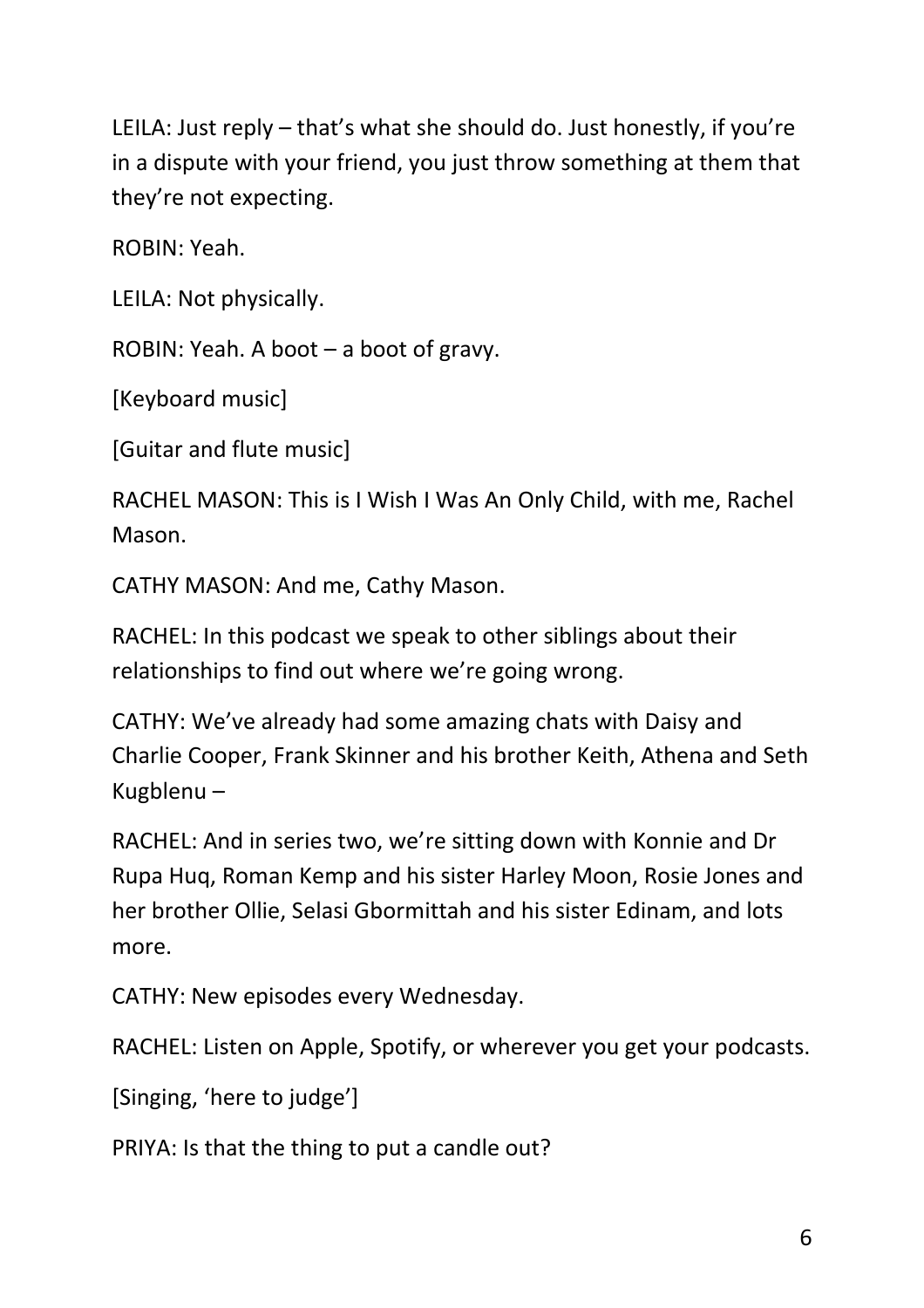LEILA: I'm going to use this to make a sound effect, right? When we decide what someone is, on the next one I'm going to go [rings bell] like that.

PRIYA: Okay, I'll do one now. 'Am I the asshole for accidentally melting my roommate's Tupperware in the oven? Last night my roommate said to me, "don't heat up the oven right now, I've got something in there." That was around 5 pm.

I assumed she meant she had food in there that she was going to cook later. I spent the rest of the evening in my room. This morning I woke up and, assuming she'd cooked her food last night, started to heat up the oven to make my breakfast. After a few minutes, my roommate came in and said, "what are you doing? I told you not to use the oven." Turns out she had a plastic bowl of her dog food – brackets chicken and rice – sitting in there.'

## ROBIN: Oh!

PRIYA: 'The bowl had melted and now there's melted plastic all over the bottom of the oven. I apologised and she said, "it's okay." But I'm not going to clean the oven. I know I screwed up but part of me feels like I shouldn't have to clean it. Why did she have a plastic bowl sitting in the oven? Why didn't she tell me specifically what it was? Why is it sitting in there for so long? So I guess my question more specifically is, "should I have to clean the oven?"'

ROBIN: He also missed the next question, which is why is there fucking dog food in the human's oven?

PRIYA: Why did she leave it in it all night?

LEILA: I hate people that use their oven for storage purposes.

PRIYA: Why?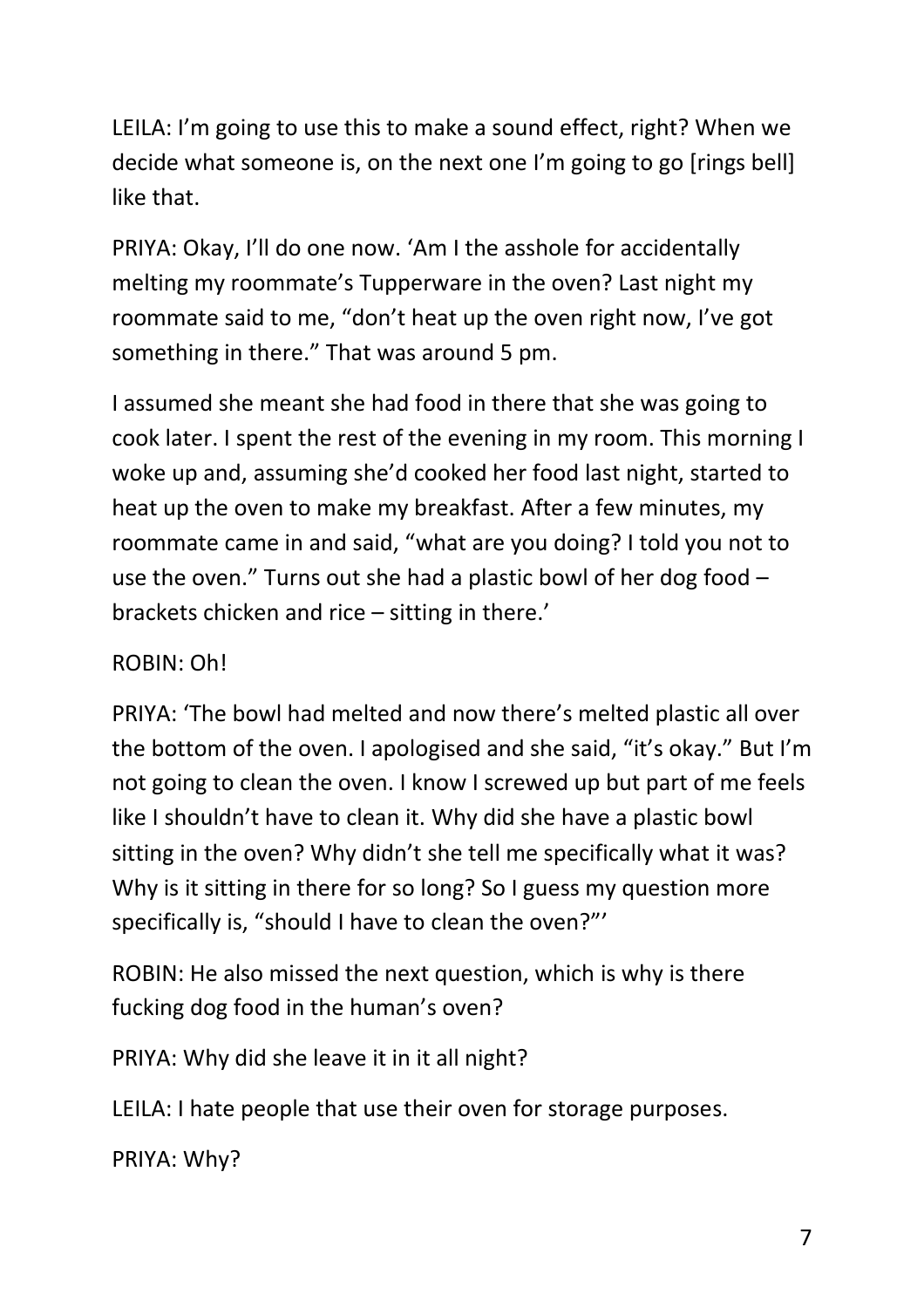ROBIN: Uh…

LEILA: Yeah.

PRIYA: Yeah.

LEILA: Lard, like chip fat.

ROBIN: That's a proper old people thing though, isn't it? Like just leave it in the pan on the top. My nan – my nan used to do that for ages. You know, like a casserole. It'll be fine. It's in the pan, isn't it?  $But -$ 

PRIYA: Yeah.

LEILA: Your oven isn't a cupboard for a reason. You've got cupboards.

PRIYA: We'll put that on a t-shirt for merch.

ROBIN: Yeah.

PRIYA: 'Your oven isn't a cupboard for a reason.'

LEILA: Yeah, absolutely.

ROBIN: Yeah, this guy is not the asshole.

PRIYA: No.

ROBIN: Should he have to clean the oven though? I feel like –

PRIYA: No. I feel like preheating your oven is a completely normal thing to do and assuming your roommate would've gotten something out after a whole evening of not cooking.

ROBIN: Yeah.

PRIYA: He went from 5 pm until the morning without eating a goddamn thing.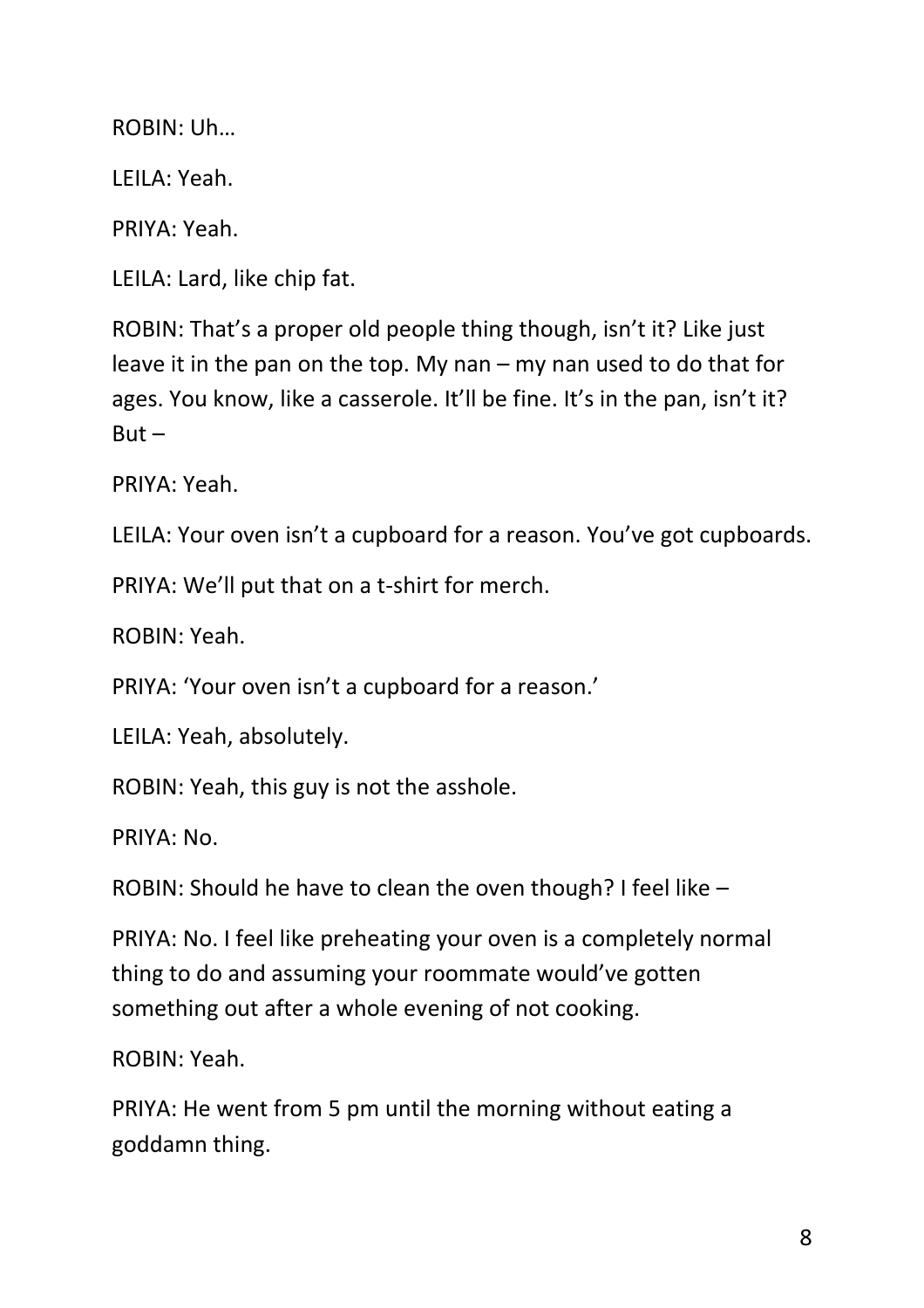ROBIN: What's he making in the oven for breakfast? That feels like – he said that, like he  $-$  like it's a daily thing.

LEILA: Yeah, oven at breakfast time? What are you making?

PRIYA: Like hash browns?

LEILA: Every morning?

PRIYA: Sausages? Oh, I hope not every morning.

LEILA: Sausages and hash browns in the oven? I mean hash browns in the oven, fine. Sausages I'm putting on a pan. They're so like dry, especially Linda's or whatever.

PRIYA: Disagree. I put Linda sausages right onto the grill.

LEILA: Yeah, muffin and sausage and –

PRIYA: Sure, that's how I like my food. And then I put some gravy from a shoe all over it.

ROBIN: No.

LEILA: I just – I think maybe he was plotting like this all along. Okay, so you put your horrible dog food in this bowl. You've done it. And then maybe your dog hasn't eaten it. And then you're like, 'what do I do with this bowl? I have to wash it out, ugh, that's disgusting. I'll put it in the oven and then I'll trick this person into doing something – yeah, into burning it so they have to clean it out.' Well it has worked  $on - so -$ 

ROBIN: Burning it. Yeah, for me putting the dog food in the oven is the worst part of this.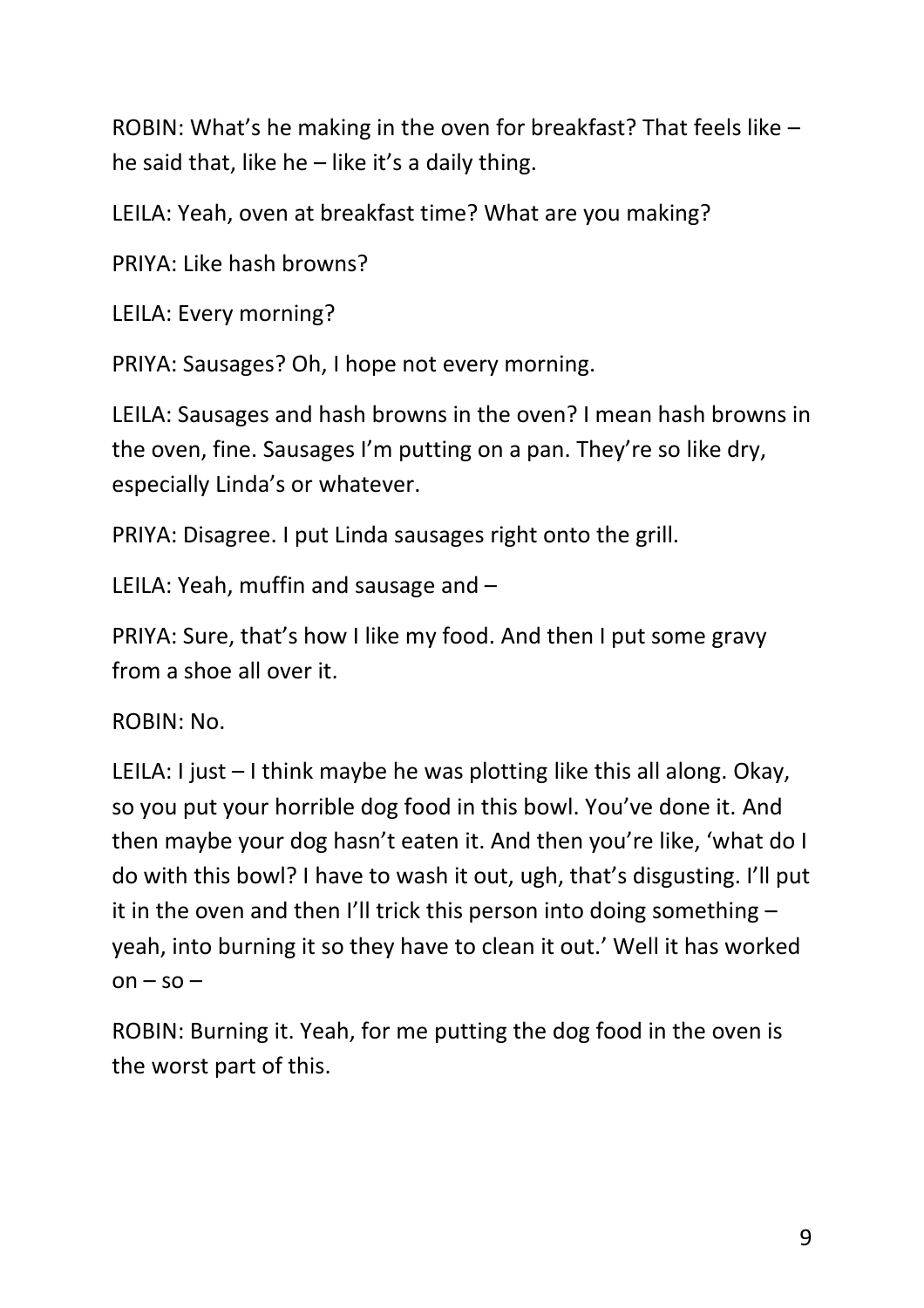PRIYA: My ex used to – so his dog was really really picky. And he used to have to pretend he'd microwaved his dog's food to get her to eat it.

ROBIN: Sure.

PRIYA: Because she used to see humans microwaving their food, so she was like, 'I'm not eating anything that hasn't been in the box.' So every day he had to pretend to microwave food for her.

LEILA: I love that so much.

ROBIN: So funny.

PRIYA: So I do know of someone who used to put dog food in the microwave. But only for a second and only to trick his dog.

LEILA: Have you seen this thing about cats, you know, if you're on your computer doing some work, they'll come in there.

PRIYA: Yeah.

LEILA: And so you have to give your cat a little computer so that they can do their work next to you. It's a bit like that, that, isn't it? I just  $-$ I don't feel comfortable with dog food going in a human food place.

PRIYA: So if it's chicken and rice it might literally just be like baked chicken and rice. Because some dogs if they've got like bad stomachs that's all they can eat.

LEILA: But doesn't that make him worse? To give him them like nondog food for a dog? Rice to a dog?

PRIYA: No, I think chicken and rice is like – yeah, so if they've got a bad tummy, rice is good for them.

LEILA: Really?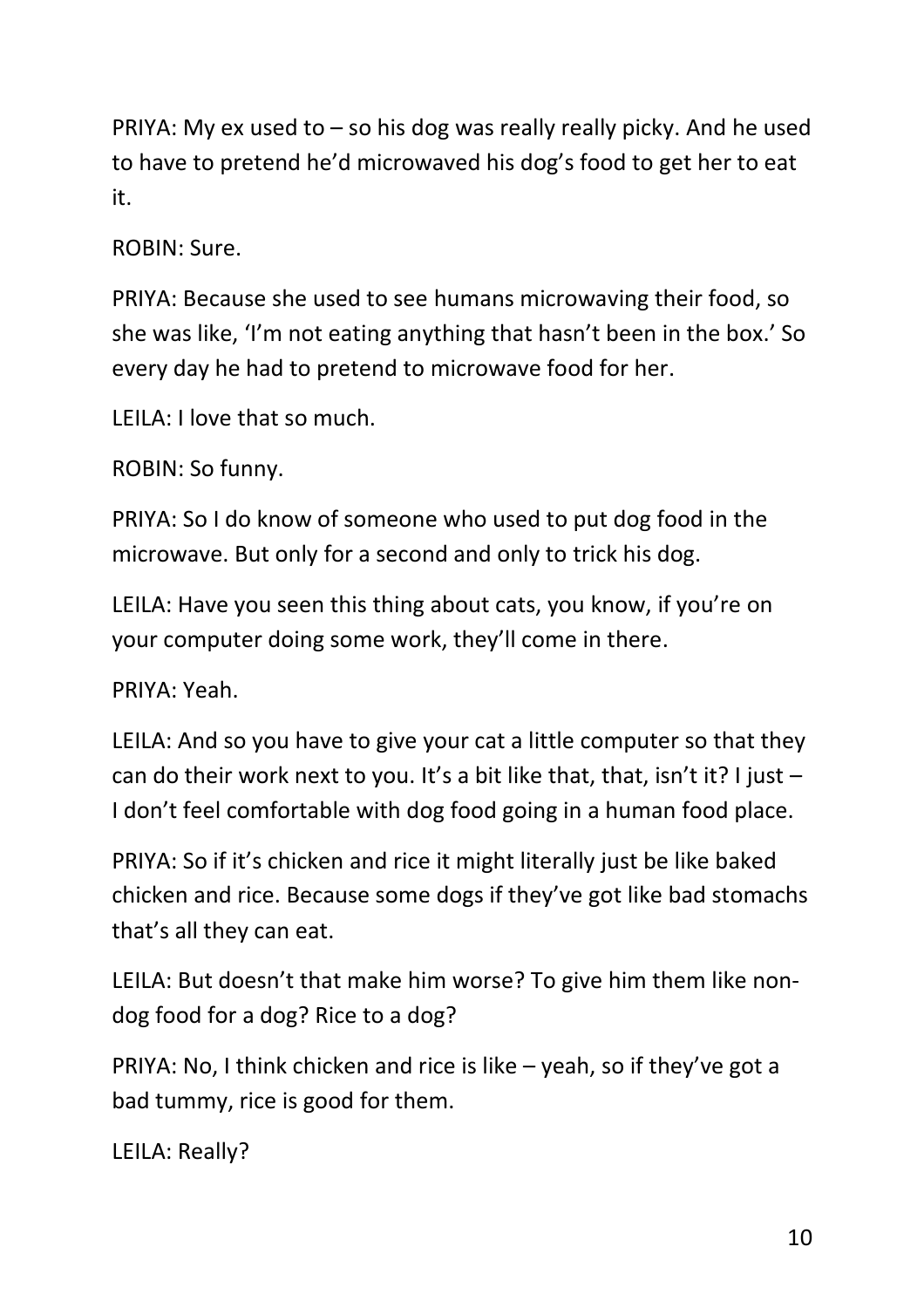PRIYA: That's what I heard along the grapevine. I heard it from a dog,  $SO -$ 

LEILA: Yeah, I know.

PRIYA: So I know it's true.

ROBIN: A woof woof.

PRIYA: Heard it from that same dog that likes her food from the microwave, so –

ROBIN: Yeah. Ding ding, motherfucker. Where's my food?

LEILA: Who should clean it up, is the question.

PRIYA: The dog.

ROBIN: Yeah.

LEILA: Why – yeah, why – look, if this is me, I'm getting the dog. I'm going to get the dog to clean out the microwave with its mouth. And I'm putting the microwave in the bin and getting a new microwave from Facebook marketplace.

PRIYA: I feel like whoever put dog food in the oven is the one that should have to clean up the dog food from the oven. Also plastic.

ROBIN: Yeah.

PRIYA: If you're – if you're putting something non-oven proof in the oven, you have to clean it up when you get the consequences of your actions.

ROBIN: It's like well what was the goal there? To go, 'oh, well he's very – I'm just going to – I'll keep it warm, I'll keep it warm for him just in case he wants seconds,' you know? That is such a bullshit move.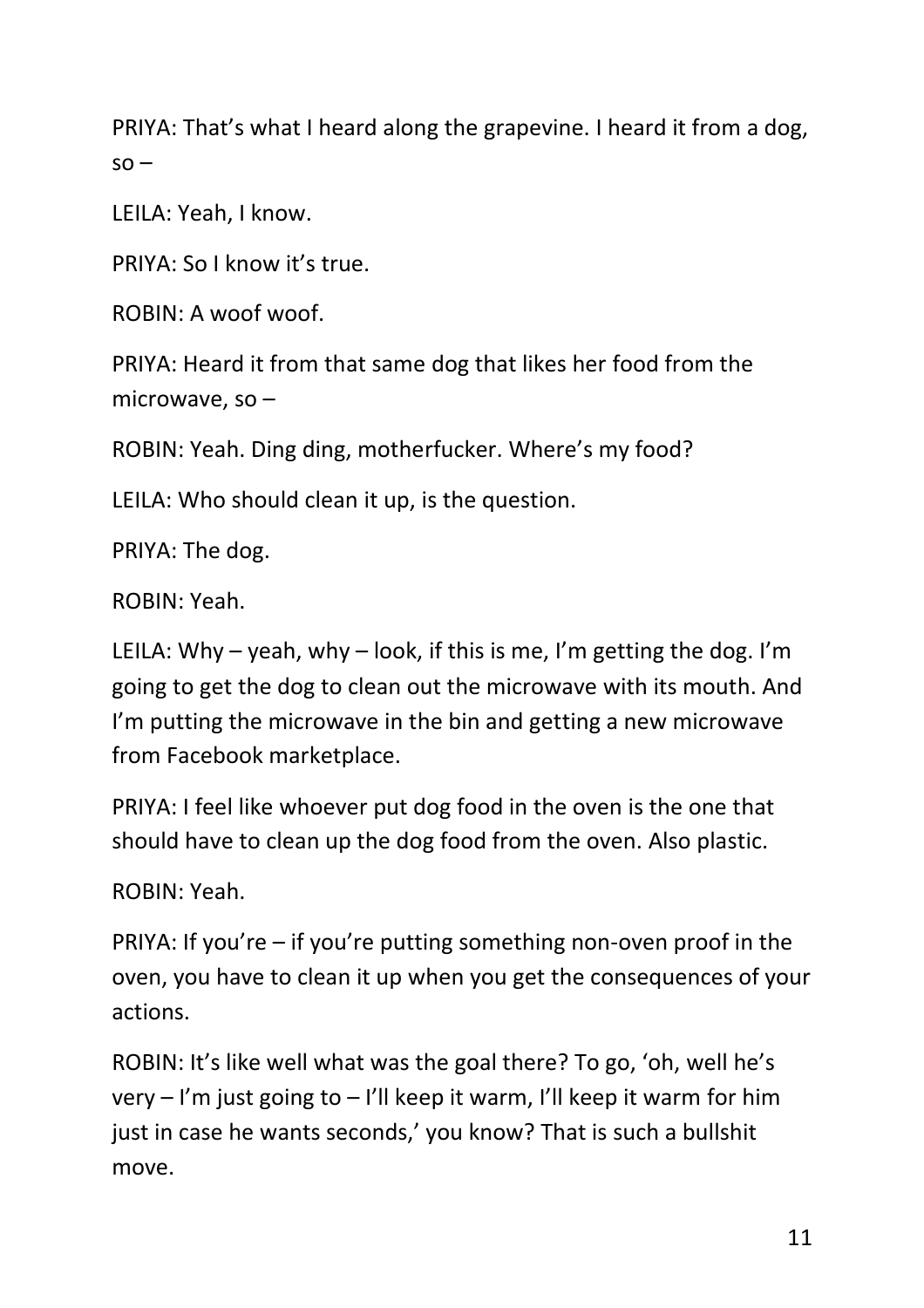LEILA: Yeah, it really is. It really is.

PRIYA: Also again, from 5 pm until the morning.

LEILA: Yeah.

PRIYA: What's the end game?

ROBIN: Yeah. Yeah. I think for sure the dog owner is the asshole here.

PRIYA: Oh yeah.

ROBIN: Where's that bell?

[Bell chimes]

LEILA: Asshole!

[Singing, 'ahh.']

[Spooky music]

KATH HUGHES: I proper loved learning about Spooktown lore and all that.

ED EASTON: Quick question: is it Spooktown town? So it would be called Spooktown town centre? Or is it Spook Town?

KATH: I think it's Spooktown town centre.

ED: Good.

[Both laugh]

ED: That is what I want. Spooktown town hall.

KATH: Welcome to Spooktown returns on Monday 15 of March.

ED: New episodes every Monday!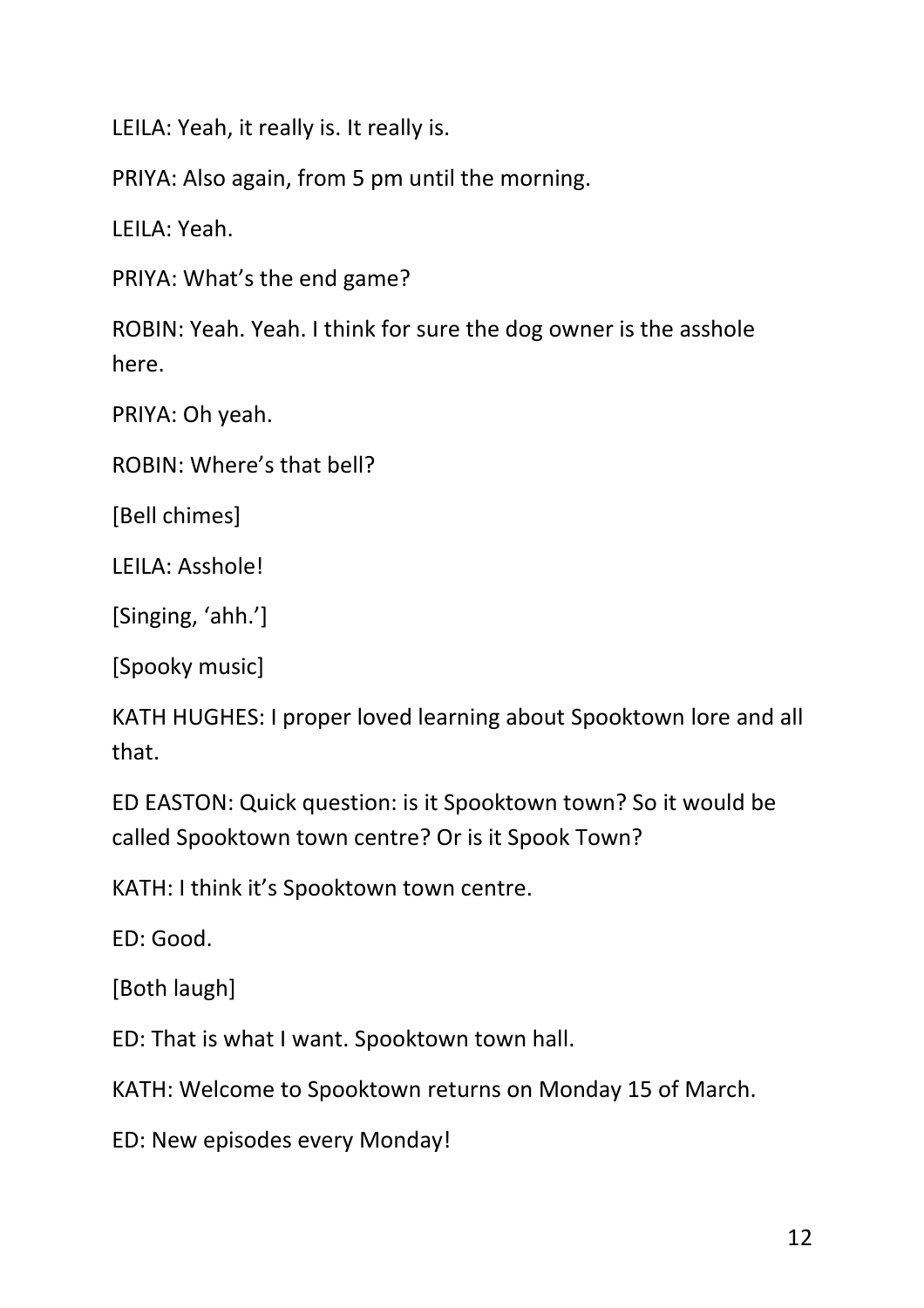KATH: Subscribe wherever you get your podcasts.

[Singing 'here to judge']

ROBIN: 'Am I the asshole for calling out my boyfriend's duck obsession? My boyfriend (27 male) and I (23 female), decided to move into together for quarantine. Everything has gone well, we both work from home, and have barely left the apartment. We split the chores, have a cooking schedule that we mostly follow, and even coordinated "alone time" with each other.

Well last week during his alone time, my boyfriend captured five of the ducklings that live around our apartment. He claims their mother was nowhere nearby. I have a hard time believing this, but I gave him the benefit of the doubt. When he showed me the ducks, I expressed my concern. I told him that ducklings grow fast and will overrun our apartment, plus carry germs. He said that he gave them baths when he brought them in. When I asked to contain them to one area, he refused, saying that they deserve just as much space as us. He said he's welcoming them into our family and will treat them as equals.

Apparently this includes turning our heater to 85 degrees. He has also spread old newspapers across our apartment and put down water dishes that constantly get spilled. I've stepped on their food more than a few times and have resorted to wearing shoes 24/7 to avoid grain in between my toes. I know I should've put my foot down when he first brought them in, but he's been so bored with staying in that I thought it would be okay for him to amuse himself for a while. I figured it wouldn't be long before he released them. I was wrong. He is attached to the ducklings and has named the ducks to honour their connection to the earth. They're called Twig, Bumble, Seed, Sprout, and Pebble. If I call one "duck," he gets upset and says I'm disrespecting it. When I mix up their names, he gets frustrated,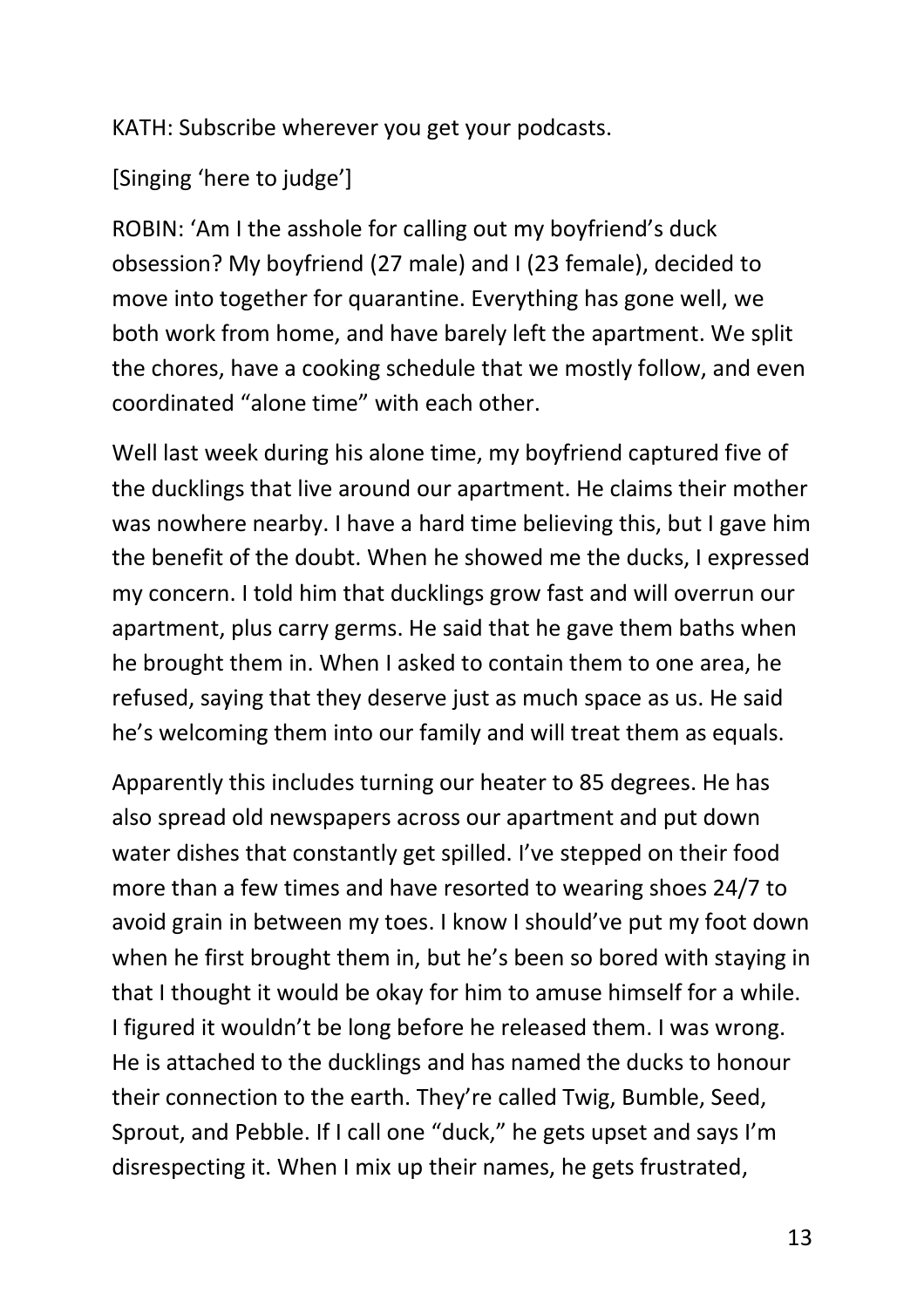saying I should know that Pebble is mostly brown with a few yellow spots, whereas Seed is much lighter than the rest. But to me they all look the same. He's kept his word about cleaning up after the ducks, but our utility bills have gone up from the constant heat and how often he washes blankets. Nowhere is safe from poop except the closet, and one of the ducks has been poking its head in between the accordion doors. It's only a matter of time before they get in by accident.

But when I pointed this out, he started talking about how proud he was of Bumble for being so smart. This morning I woke up to one of the ducks on my chest. Apparently my boyfriend set up a ramp to the bed after I was asleep so that my – so that his babies could experience true comfort. I completely exploded. I told him he is a grown man with no other hobbies except worshipping poultry that are incapable of caring about him. He told me I was being overdramatic and that he has been on top of caring for the ducks and I had no room to criticise him for saving innocent ducklings. He's been ignoring me all day and I overheard him venting to a couple of the ducks about my behaviour. I feel bad about exploding on him and the ducks are annoying, but he's right that he's taking good care of them. Am I the asshole for calling him out?'

LEILA: Is this legal?

PRIYA: I feel like it's not illegal. I don't think it would be sensible to have five fully grown ducks in a house when they're all grown, but I feel like this is completely fine. Um – I think this man is a dyed in the wool angel and she doesn't appreciate him.

LEILA: A ramp to your bed for the ducks? Can't ducks fly?

PRIYA: Not when they're babies. Like they'll just sort of flap.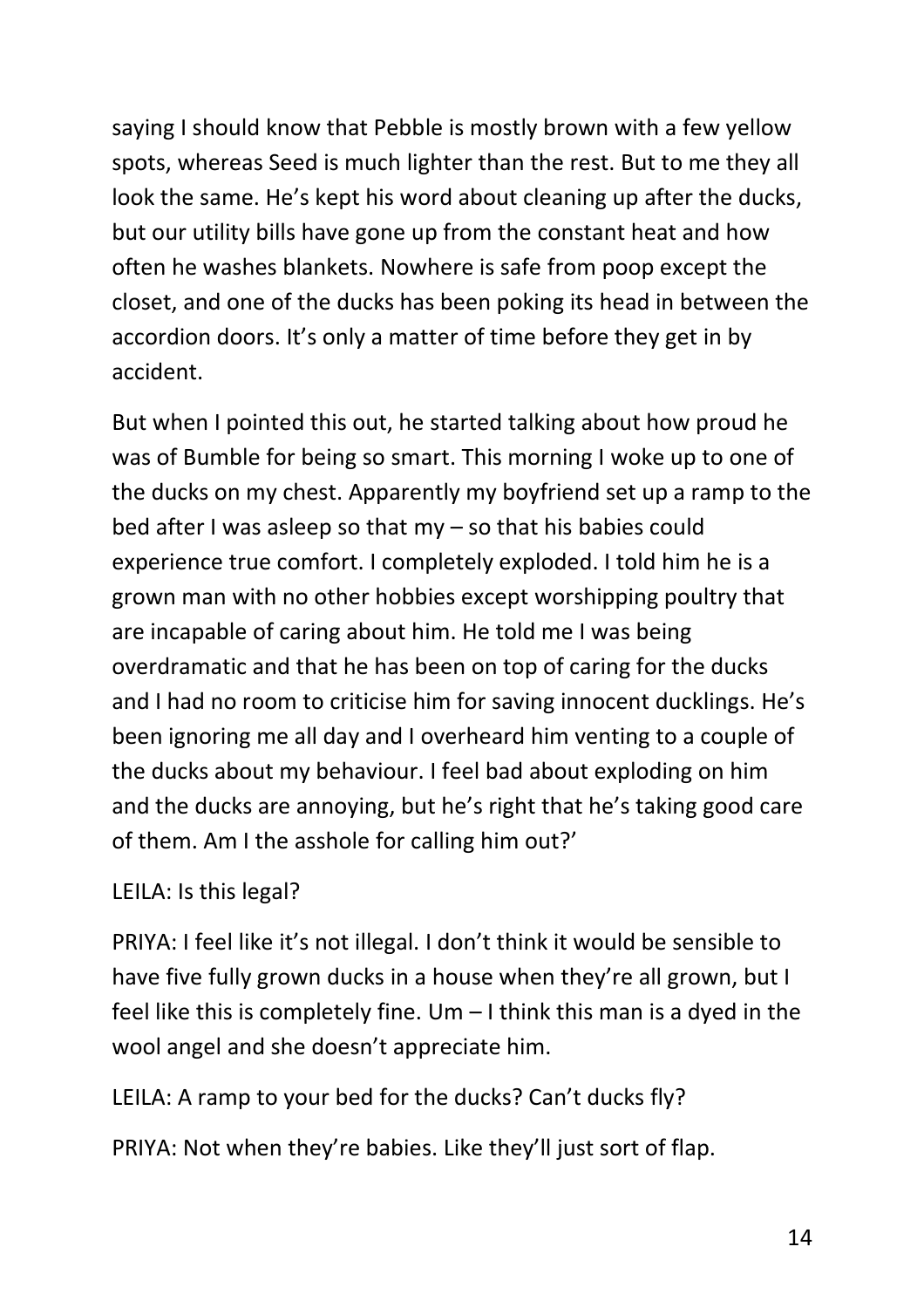LEILA: That's pathetic, really.

ROBIN: Not when they've got a ramp doing all the work for them.

LEILA: Yeah, exactly. How are you going to ever like – you can keep the training wheels on the bike forever, but it's not going to help you in the long run, is it?

PRIYA: You want to tough love some ducklings. Is that what I'm getting?

LEILA: This is  $-$  this is  $-$ 

ROBIN: During a pandemic, Leila?

PRIYA: They're having a hard time.

LEILA: I cannot compute some of these people.

ROBIN: Yeah.

PRIYA: How many units is a duck, please?

LEILA: I – look, I love ducks. I love ducks.

PRIYA: Okay.

LEILA: But they're like – you can't – but not in like a pet way.

PRIYA: So my dad used to have a pet duck. But couldn't like – couldn't fly.

LEILA: Your dad kept a duck prisoner is what I'm hearing there.

PRIYA: Ducks don't really want to go anywhere, especially if they can't fly.

LEILA: The park.

PRIYA: Okay, fair enough.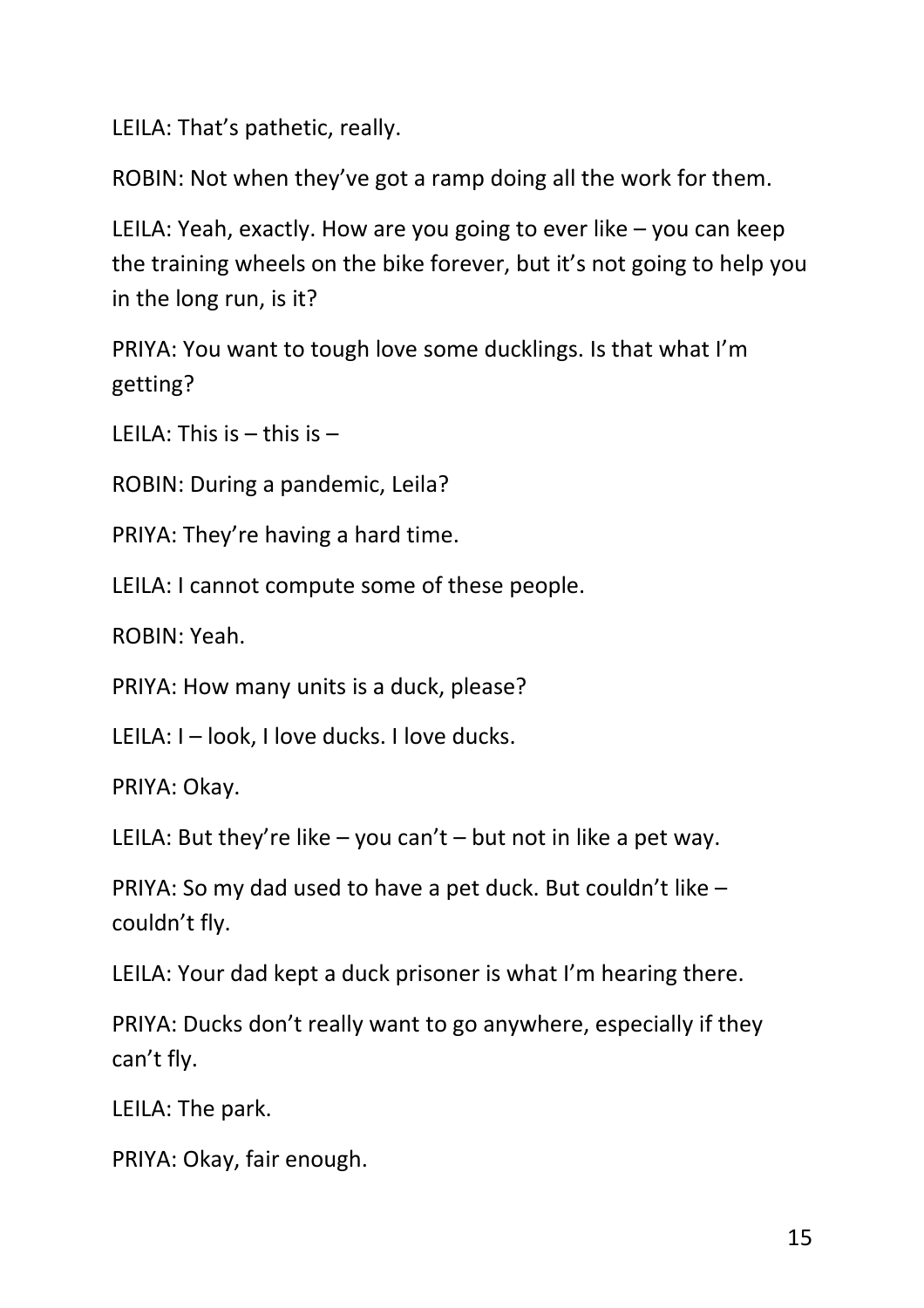LEILA: Like pop it in the lake. Have a lovely little time.

ROBIN: Yeah, get a ramp.

PRIYA: A ramp that goes all the way from the park to your bed.

LEILA: I love a duck. They're cool – like they're great little things. But you don't want one, do you?

PRIYA: But would you want to be with someone who saw five baby ducklings with no mum and just left them?

ROBIN: I would do that.

PRIYA: Or would you want to be with someone who'd bring them home and look –

ROBIN: I would leave them.

PRIYA: Are you serious?

ROBIN: 100%. 100%.

PRIYA: But – but would you not call the RSPCA or anything? Or you'd be like, 'you're on your own, ducks.'

ROBIN: Oh, yeah, no. I'd do – no, I'd do that, yeah. I'd call the RSPCA.

PRIYA: I'd be bringing them home with me.

ROBIN: Or the – or the RSPB.

PRIYA: Oh yeah, good shout. For the birds.

ROBIN: Thank you. Indeed. Yeah, for – for the birds.

PRIYA: For the birds. Um. No. These lot would be coming home with me if  $I -$  if I saw them out and about.

ROBIN: That's madness.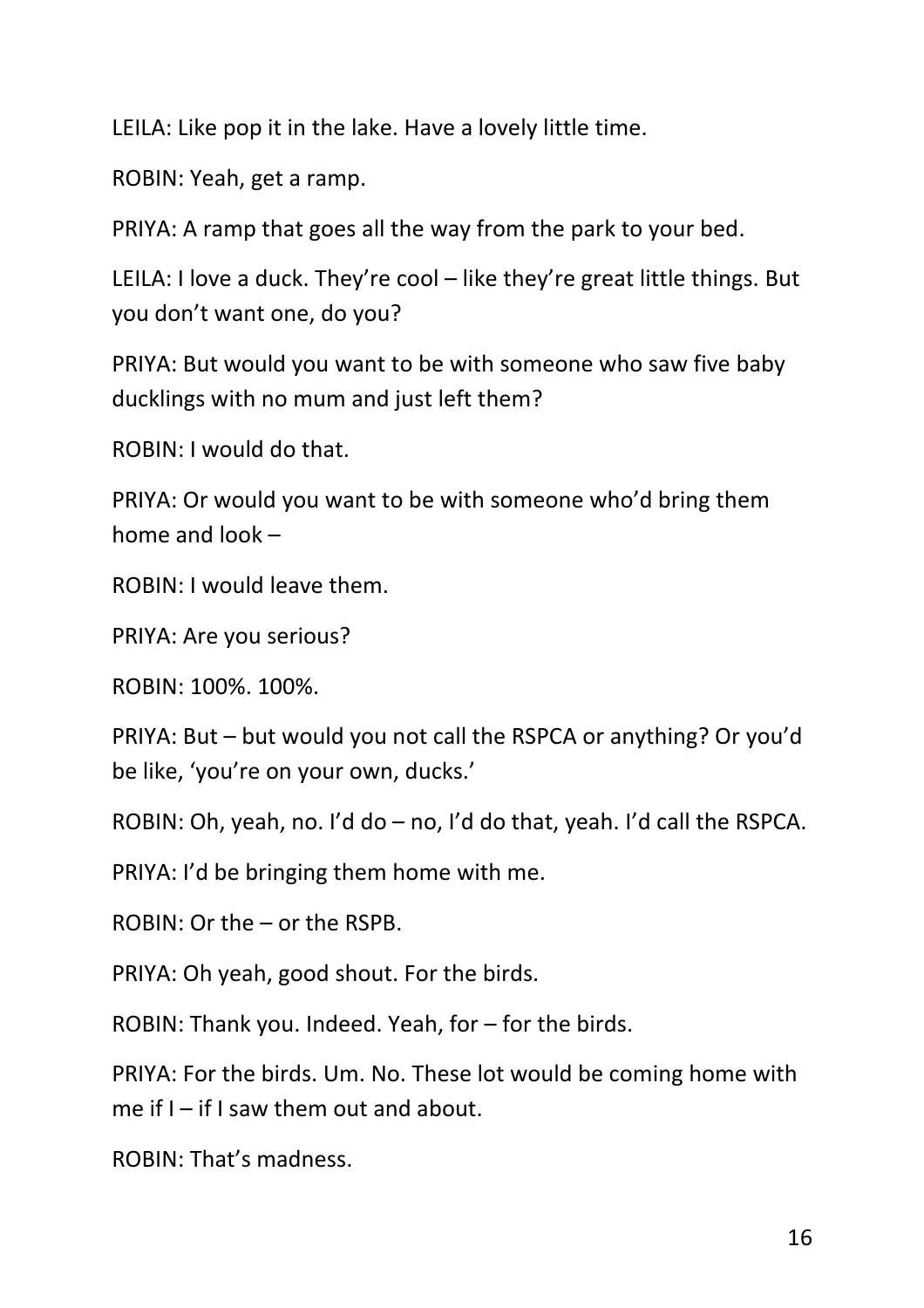LEILA: It's a bit Mary Poppins, isn't it?

PRIYA: It's a bit Mary Poppins.

ROBIN: I think it's just arrogant to assume that you will give them a better life than a charity would.

PRIYA: True, but if – especially in a pandemic, if the charity's not up for coming out and getting them – so my partner's old house, in their garden they had a baby seagull who was separated from its mum. And obviously couldn't fly yet because it was a baby. And they called the RSPCA and the RSPCA was like, 'we're not going to come out for a seagull.' Um, so they like went online and found advice on how to look after a baby seagull. And they kept the baby seagull in the shed to keep it safe before it could fly. And fed it cat food, which is what they recommend. Mixed with water. Until it was strong enough to fly away.

ROBIN: Well that's good.

LEILA: Yeah. I mean –

ROBIN: That – that –

PRIYA: But you're like, 'I wouldn't do it.'

ROBIN: No, I don't think I would.

PRIYA: That's fair.

LEILA: So what's the question here? Is she –

PRIYA: Is she being an asshole for not wanting him to have the ducks?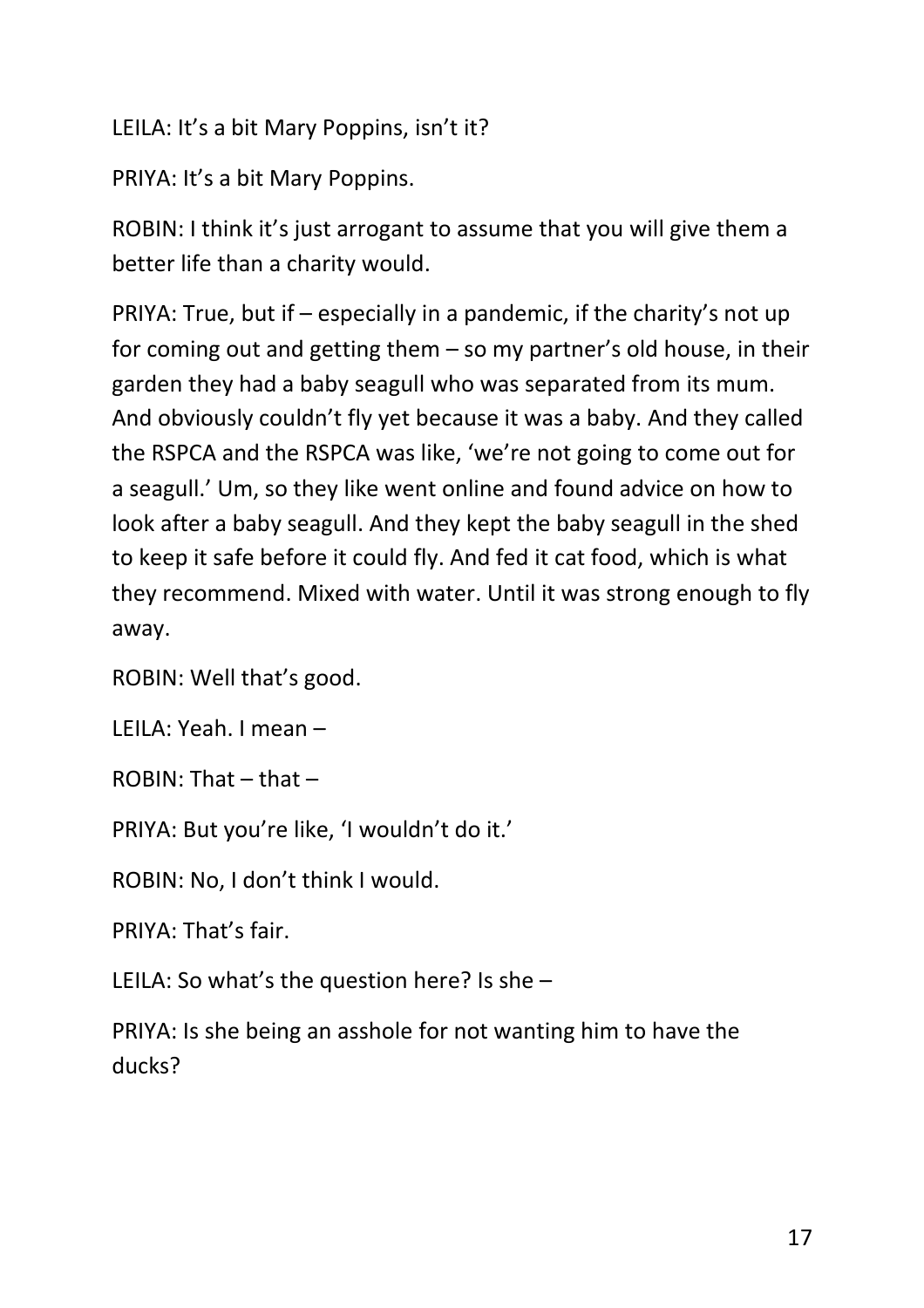ROBIN: Or for calling him out on it and basically saying that he's a grown man. Not saying that like he's not doing something good, but basically saying it's gone a bit far.

LEILA: No, I don't think it's – no, I think that's fine.

PRIYA: I think she's – I disagree. I think he's doing a good thing.

[Bell rings]

LEILA: No.

ROBIN: If – if – Priya, if your partner brought back ten ducks and said, 'this is – this is Bumble.'

LEILA: No, you would worry. Be real. Come on.

PRIYA: Maybe. Maybe if the intention was to keep them 5ever. I'd be like, 'obviously when they're grown we can't have' – but if he today brought home five ducklings and said, 'they weren't with their mum, they were distressed, I brought them home.' 100% those ducklings would be staying with us until we could find somewhere.

ROBIN: How do you know the mum's not just going for a – going for a piss or something? Just like –

PRIYA: Ducklings imprint on their mum. So if there's no mum around they've lost their mum.

LEILA: This is going to make me cry, this story. Um –

ROBIN: Yeah.

PRIYA: So the ducklings are probably imprinted on this guy.

LEILA: He will have to say goodbye to them. When they are proper big old ducks.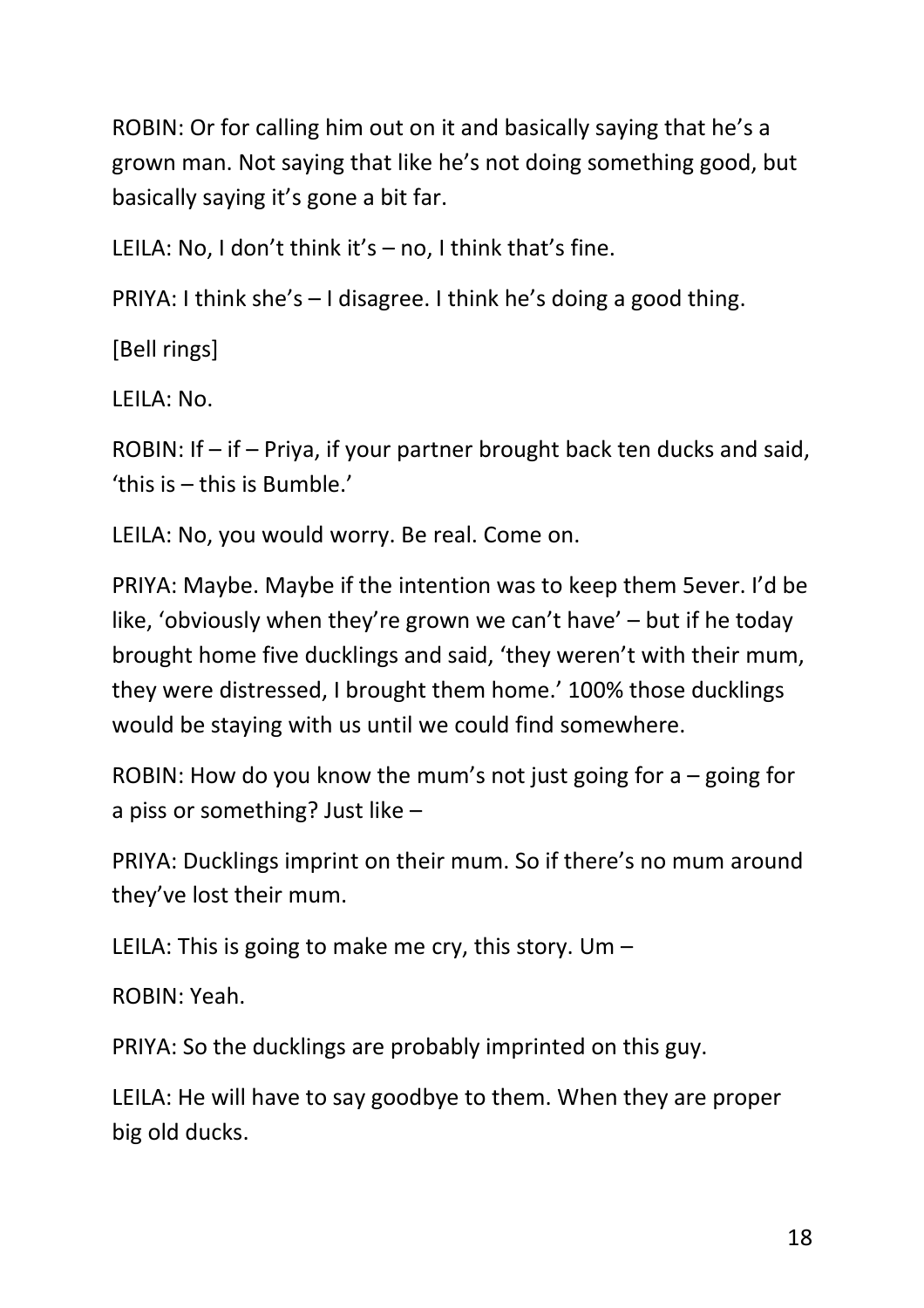PRIYA: Yeah.

ROBIN: Yeah, when he can't fly.

PRIYA: I think he's doing the right thing.

ROBIN: They're – but when he – but when they realise that he can't fly, they're not going to respect him.

PRIYA: Oh, no, he's going to be overrun by fully grown disrespectful ducks.

LEILA: Yeah, totally.

ROBIN: Yeah yeah yeah. Just –

PRIYA: Who are like kicking over ramps and pissing in whatever cupboards they feel like.

ROBIN: Sure. For sure. Just like leaving their cat food in the oven. Just awful. Awful behaviour. I love my wife dearly, but if she brought five ducks back, I'd be like, 'no. no. Absolutely not.'

LEILA: No, you wouldn't. Would you?

ROBIN: I just wouldn't have it. Is that – does that make me a bad person?

PRIYA: No, I don't think so. But I think getting aggravated with someone who clearly needs friends for making friends with some ducklings is a bit much.

ROBIN: So – but for getting the names wrong. Like Pebble's a bit  $-1$ mean like –

PRIYA: This man wants a baby. And that's fine. Just –

ROBIN: Sure. Yeah yeah yeah.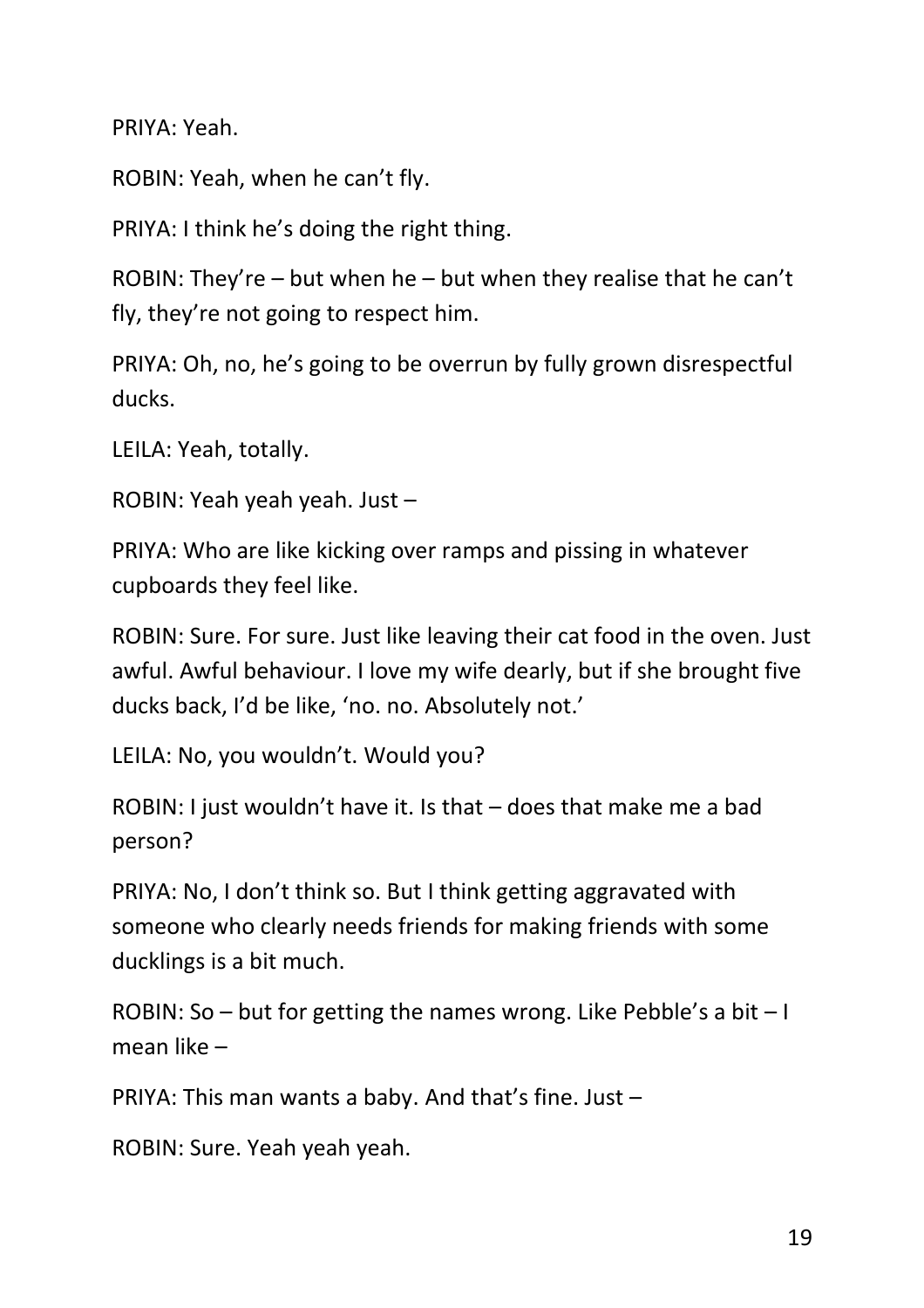PRIYA: Just find something to entertain him in the meantime. She should be grateful that he's not poking holes in condoms.

ROBIN: I don't think she's the asshole.

LEILA: Yeah, I agree.

ROBIN: I think that it is an obsession. And I think that she's obviously tried to do it. She's tried to be quite, um, understanding about it.

LEILA: I'm with Robin on this one.

PRIYA: Uh, I so – I so disagree with this. I don't think he's being obsessive. I think if you had five ducks that you were looking after, you would get attached to them. And you would be –

LEILA: Priya is weird.

[Bell rings]

PRIYA: Confining them to one room.

ROBIN: Onto her chest. Onto her chest.

PRIYA: He respects them.

LEILA: No. Yeah.

ROBIN: No, it's a chest ramp. He doesn't respect his partner.

PRIYA: Alright. I mean I'm outnumbered but I feel like if I had five ducks here we'd outnumber you guys.

[All laugh]

ROBIN: That's the  $-$  that's a six to two. That's  $a -$  that's  $a -$ 

PRIYA: This is one where I'm calling in for people to tweet that I'm in the right on this one.